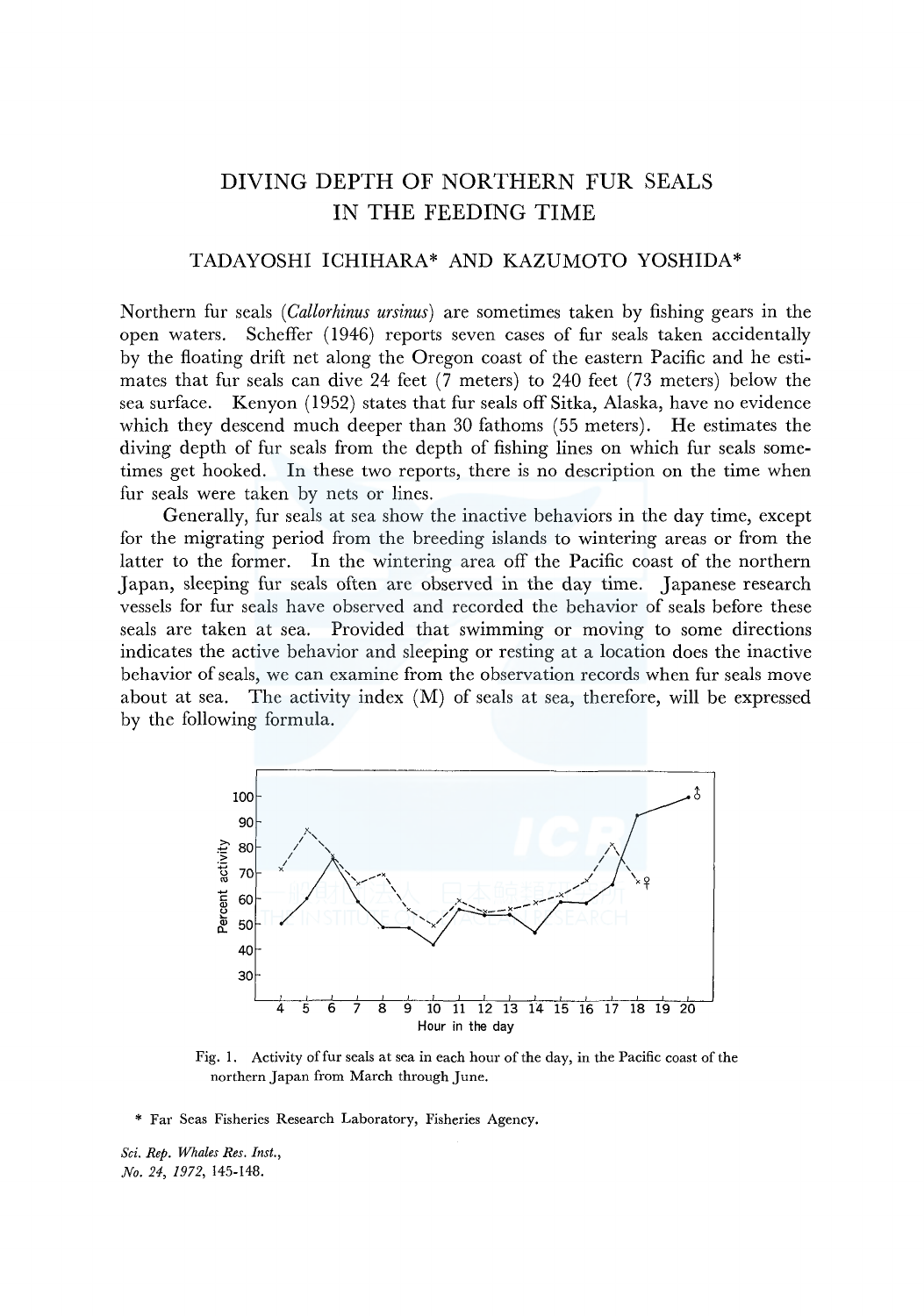#### 146 ICHIHARA AND YOSHIDA

### $M=a / a+i \times 100$

Where, a is the number of active seals and i is the number of inactive seals at the time of observation. Fig. 1 is given when the value of M is arranged by each hour in a day on the basis of observation records from March through June, when is the latter half of the wintering season of fur seals. Number of seals observed comprised 1483 males and 1677 females from 1958 to 1967. In both sexes, while seals are the most inactive at 1000 in the morning, they are active before 0600 in the morning and after 1800 in the afternoon. Hence, 5 of 10 seals are in the state of sleeping or resting at 1000. This pattern of activity is maintained in spite of the progress of month. Although females are relatively more active than males, it is clear that fur seals are the nocturnal animal. According to several records, fur seals unexpectedly observed at night always were quick in action. Such a nocturnal behavior relates directly to feeding activity of fur seals. Most of seal stomaches collected in the day time has no food or food under digestion. According to the report of the Japanese pelagic research in 1958 off the coast of the northern Japan, about 90% of seals taken at 0500 has food in their stomachs. With the progress of hour in the day time, the occurrence of empty stomach increases and reaches  $80\%$  of the total samples collected at 1800 in the afternoon.



Fig. 2. Images of diving fur seals recorded by the echo-sounder of 28 KHz, in the Japan Sea.

After examining the digestive stages of food in the stomach by each hour, this report suggests that fur seals generally take food before sunrise. When the feeding activity of fur seals reaches the maximum is not known because the hunting of seals at night is difficult. Probably the searching activity for food at night determines the nocturnal behavior of fur seals.

In the pelagic research in the Japan Sea, we fortunately took the records of

*Sci. Rep. Whales Res. Inst., No. 24, 1972.*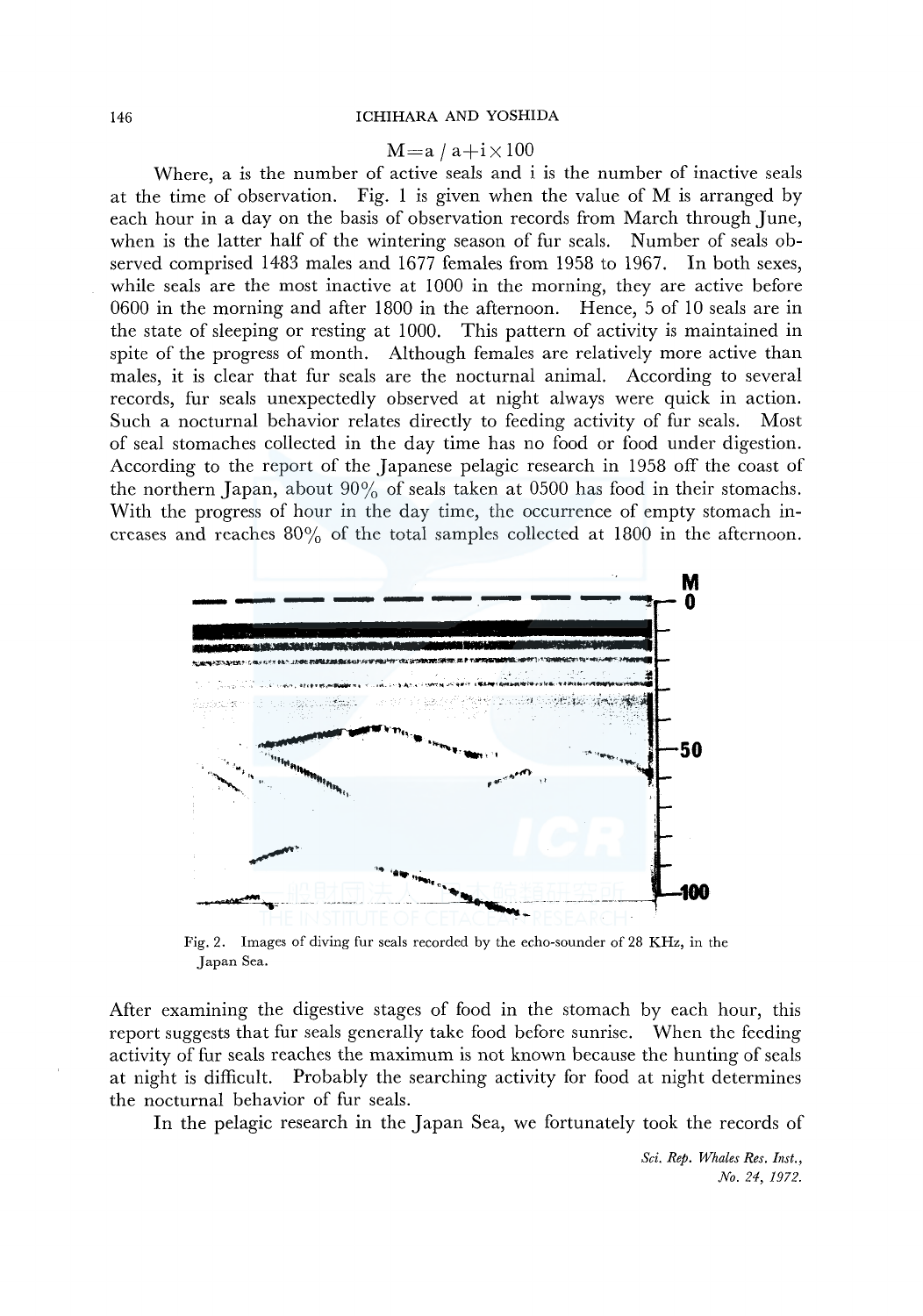diving fur seals with eco-sounder of 28 KHz. At 1900 on May 3 in 1970, the research vessel Tokai University II, 702.61 ton, stopped to sail as it became dark at the location of  $39-47$  N,  $132-47$  E in the western Japan Sea. It was foggy in the evening and the visibility was about 150 meters. In the afternoon of that day, no seal was observed along the sailing course of the vessel. Induced by the light from the deck, however, 5 seals began to swim about the vessel and sometimes passed beneath the bottom of vessel. The sonar which operated continuously through the voyage to examine the vertical distribution of marine organisms, took the swimming images of fur seals on the recording paper. As the vessel was equipped with the sonar at the bottom of the bridge, from the bridge we could confirm seals coming to surface to respire. The other mammals than fur seals were not observed in the waters near the research vessel. The click of dolphins recorded through 28 KHz echo-sounder by Shibata and Nishimura (1969) was not observed in our recording paper. Fig. 2 shows the diving images of seals within the beam of 28 KHz sound. Such clear images were recorded from 1937 through 2245 at night and afterwards 1 or 2 seals repeated to enter the beam of sonar.



Fig. 3. Experimental image of a killed fur seal recorded by the echo- sounder of 28KHz.

In order to confirm the image of animal observed on the record of sonar, we

*Sci. Rep. Whales Rep. Inst., No. 24, 1972.*